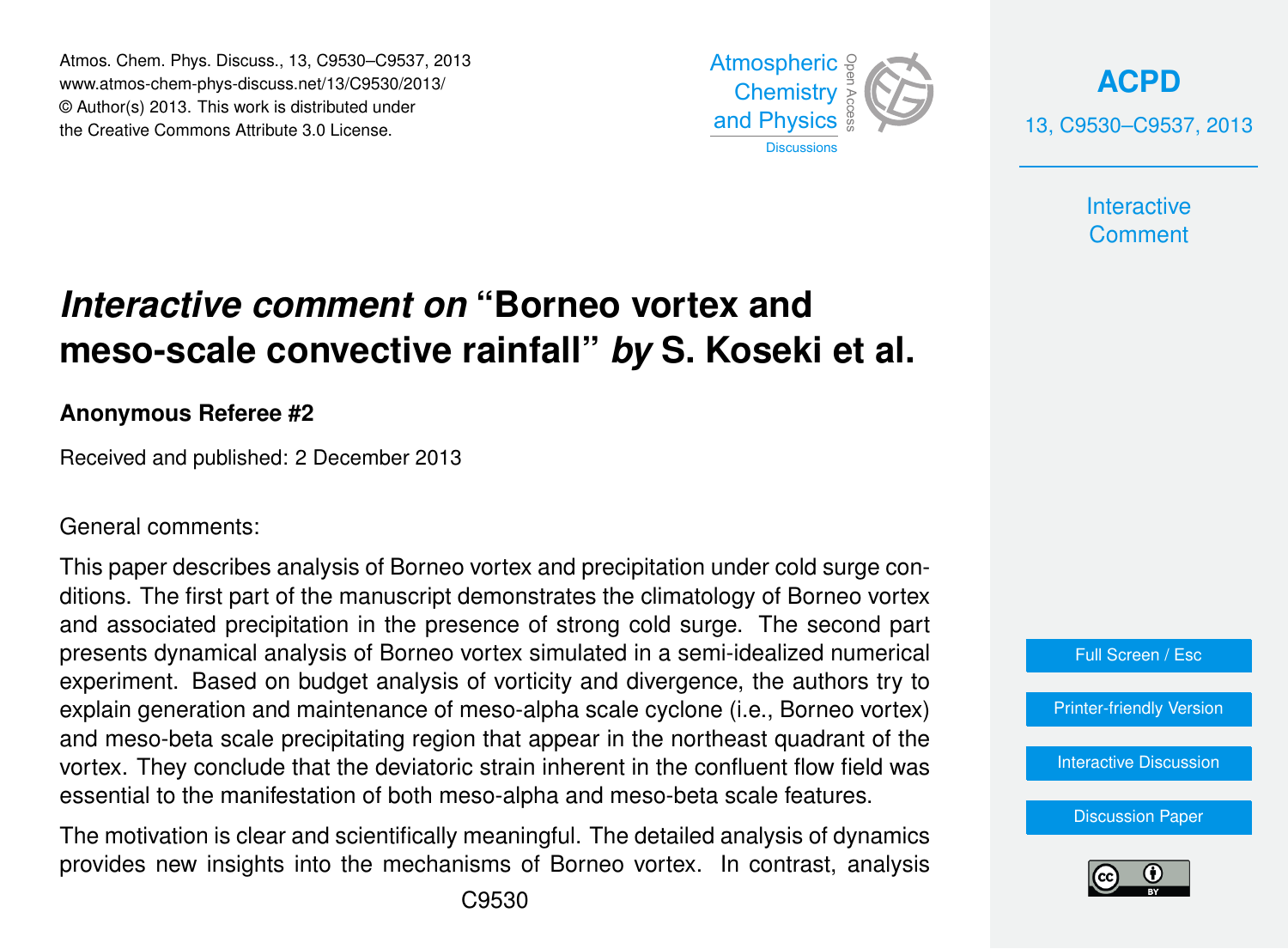of moist convection is less systematic and does not support some of the arguments. Critical problems appear to be; 1) Mechanisms of Boneo vortex and deep convection are rather separately discussed. Relationship between them is not fully elucidated by the dynamical analysis. 2) The discussion on deep convection is focused on the tail region of the comma-shaped rainband in the northeast quadrant. However, most intense convection appeared close to the cyclone center (i.e., comma-head). Which is essential to the whole system is not clear. 3) Hierarchical structure (meso-beta scale precipitating systems in the meso-alpha scale rainband) should not be limited in the northeast sector of the cyclone (e.g., comma-head and intense precipitation in the northwest sector). Separation by horizontal scale and by axisymmetry in the current manuscript is rather confusing. 4) Discussion on Borneo vortex (meso-alpha scale cyclone) in analogy with a tropical cyclone is inadequate in some points (not acceptable for publication). I recommend this manuscript to be eventually published in ACP after revision on these points.

Specific comments

p.80 L.9-10, L.12-17

These descriptions focus on the northeast sector of the cyclone. However, deep convection (upward motion, condensates, and intense precipitation) are most prominent close to the cyclone center (Figs. 10b, 11), where cyclostrophic balance is dominant (Fig. 13a,b). If this is important to the growth and maintenance of the whole system, it should be stated in the abstract. Moreover, intense precipitation in the northwest sector is also a major part of the comma-shaped rainband but in different dynamical conditions (i.e., meridional gradient of zonal wind is significant; p.96 L.1-3) from that in the northeast sector.

p.80 L.10-11, L.16-18

The effects of moist convection indirectly appear in vorticity and divergence equations (e.g., acceleration of horizontal convergence and increase in horizontal pressure gra13, C9530–C9537, 2013

**Interactive Comment** 



[Printer-friendly Version](http://www.atmos-chem-phys-discuss.net/13/C9530/2013/acpd-13-C9530-2013-print.pdf)

[Interactive Discussion](http://www.atmos-chem-phys-discuss.net/13/21079/2013/acpd-13-21079-2013-discussion.html)

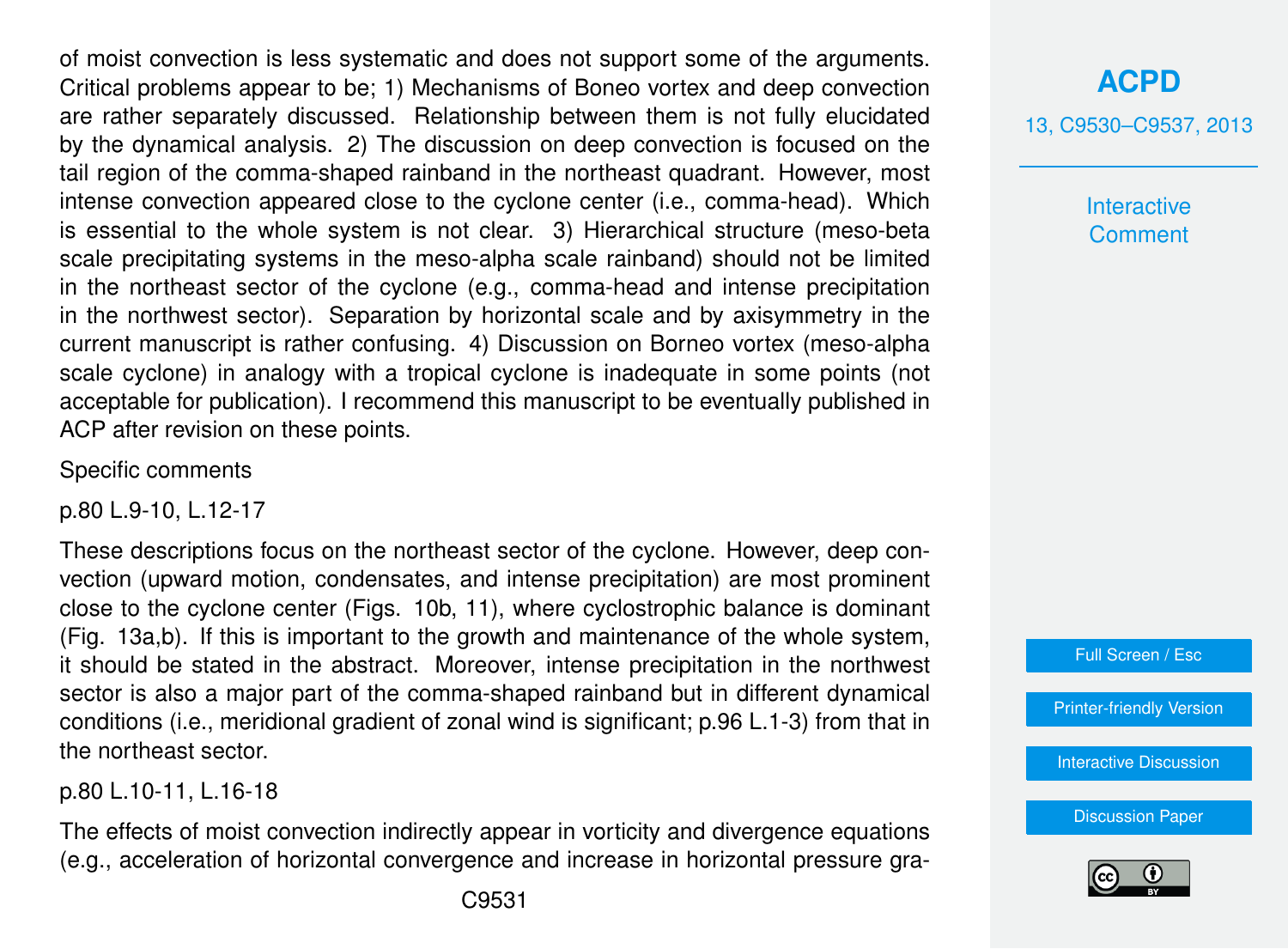dient force by latent heat release, etc.). Addressing the relationship between dynamics and moist convection is highly requested. Another point to take into account is that budget analysis in a quasi-stationary state (e.g., mature stage) explains balance among the forcing terms but not the reason for the growth of the quantity (Figs. 13, 16).

## p.81 L.16-22

In view of the mechanism of generation and organization of deep convection in the tropics, diagnosis of heat, moisture, and energy (e.g., Yanai et al. 1973) provides useful information. If the authors prefer to confine their quantitative analysis to dynamical aspects, it is recommended to give explanations for 1) the selection of vorticity and divergence diagnosis and 2) how to understand the mechanisms of convective organization from the diagnosis, somewhere in the manuscript.

### p.86 L.12-19

Distributions of specific humidity (q) and convergence (upward motion) will be more relevant to the location of deep convection than moisture flux divergence. "Clausius-Clapeylon . . ." is difficult to understand. Additional explanations are requested.

#### p.86 L.20-23

This is not presented in Fig. 3. Again, description of moist static energy itself rather than flux divergence will be more informative. p.86 L.25 "diurnal cycle" I am not sure the diurnal cycle (Fig. 5 and 9b) is relevant to the objective of this study, although the findings here are quite interesting.

p.87 L.26-27

Colocation of vorticity flux convergence (Fig. 3a) and rainfall (Fig. 4) does not seem to be evident.

p.91 L.16-27

Precipitation in the northeast quadrant of the vortex center (Fig. 10b) is not necessarily

13, C9530–C9537, 2013

**Interactive Comment** 

Full Screen / Esc

[Printer-friendly Version](http://www.atmos-chem-phys-discuss.net/13/C9530/2013/acpd-13-C9530-2013-print.pdf)

[Interactive Discussion](http://www.atmos-chem-phys-discuss.net/13/21079/2013/acpd-13-21079-2013-discussion.html)

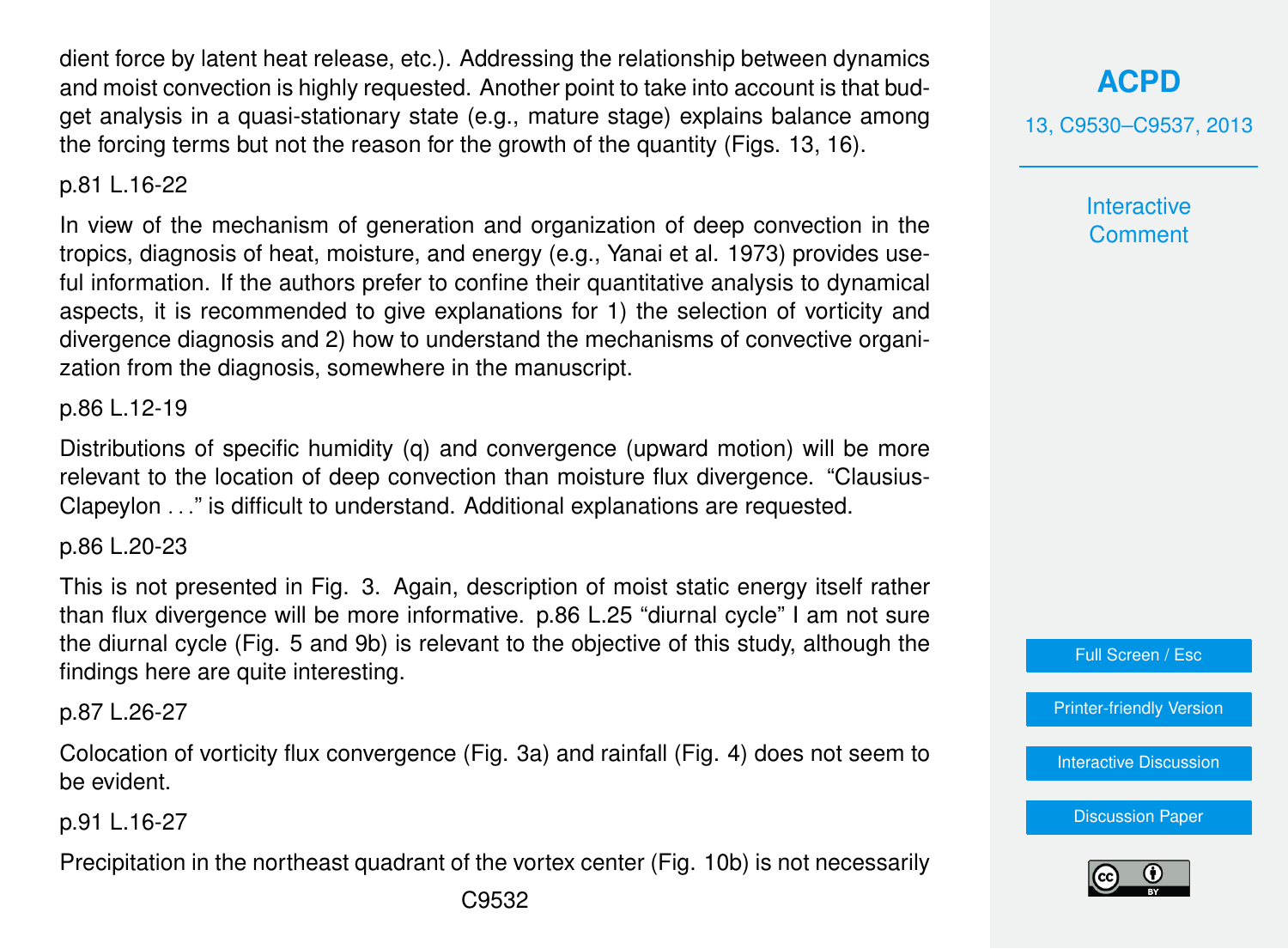clear in the composite TRMM precipitation (Fig. 7b). Since this is the major target of the discussion given in the following sections, the matching with observation is preferable. Are there any typical cases with a comma-shaped rainband in the 55 days of the composite analysis?

p.92 -93 meso-alpha cyclone, analogy with tropical cyclone

Warm core structure and maximum tangential wind in the lower troposphere are similar between the cyclone and a tropical cyclone (TC). In TCs deep convection (latent heat release) is maximized in the eyewall which is maintained by frictional convergence mechanism (Ooyama 1964; Yamasaki 1983). An eye is cloud free and warm by compensating subsidence. The cyclone in this paper was under cyclostrophic balance and warm anomalies were caused by convection which was more pronounced in the western part. The positive feedback between vertical motion (upward transport of moisture and low-level convergence that transport angular momentum to accelerate tangential wind) and deep moist convection (latent heat release) occurred close to the cyclone center (large contribution from the deep convection in the western part is expected). This may drive the growth of the cyclone (may appear in SELF term in the divergence equation). The question is the role of the STRN term to the establishment of this feedback system.

p.94 L.11-13

The effects of deep convection primarily appear in stretching term in the vorticity equation (Eq.1). Large contribution of stretching term in the western part of the cyclone (Fig. 12) is consistent with the low-level convergence (Figs. 13, 14a) and organization of deep convection (Figs. 10b, 11, 14d) there. It is recommended to state this fact in the manuscript.

p.97 L. 1-2

The generation of deviatoric strain by the northeasterly surge and northwesterly cross-

# **[ACPD](http://www.atmos-chem-phys-discuss.net)**

13, C9530–C9537, 2013

**Interactive Comment** 



[Printer-friendly Version](http://www.atmos-chem-phys-discuss.net/13/C9530/2013/acpd-13-C9530-2013-print.pdf)

[Interactive Discussion](http://www.atmos-chem-phys-discuss.net/13/21079/2013/acpd-13-21079-2013-discussion.html)

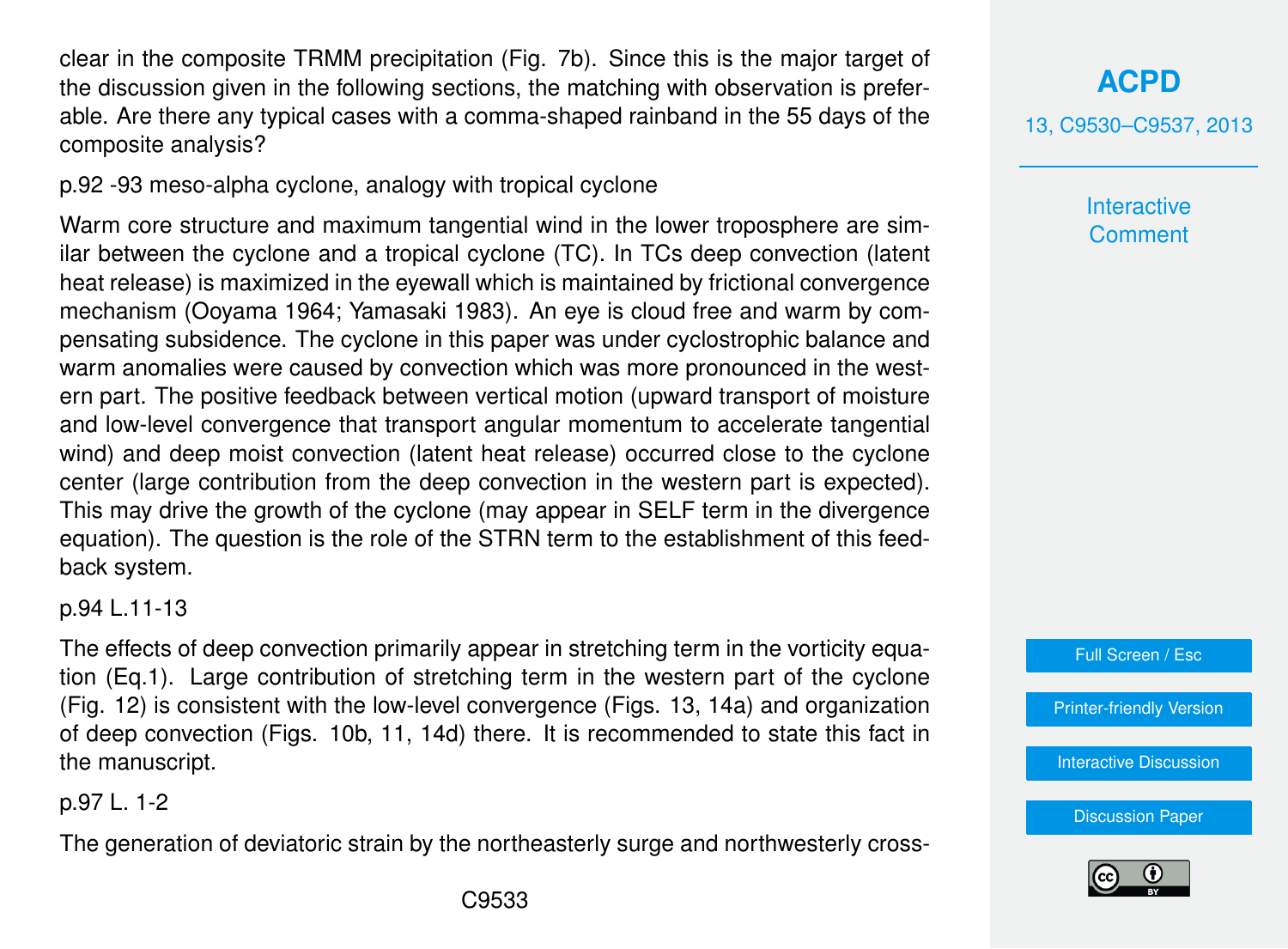ing the equator (to the west of the cyclonic center; Fig. 14f) is not fully explained. Does the turning of zonal wind component enhance zonal convergence? The dynamics here seem to be quite different from those in the northeastern sector.

p.97 L.25-p.98 L.2

Transport of rain cells that formed in the northeast sector to the northwest sector is not evidenced by the materials presented here. The distribution of horizontal divergence suggests that deep convection was also organized in the downstream parts of the comma-shaped rainband (i.e., low-level convergence in the western part of the cyclone). This description should be carefully reexamined.

p.98 L.22-27 (Fig. 15)

This is a very good approach to understand the convective organization. Figure 15 support the argument that the positive feedback between the rising motion (low-level convergence) and the deep convection (latent heat release) at the thermodynamical front was essential to the growth and maintenance of the rainband system. The effects of deep convection mainly appear in self enhancement (SELF), pressure Laplacian (LAP), and vertical advection (VMOM) terms in the divergence equation (Eq. 2), of which SELF was dominant representing the positive feedback described above. The deviatoric strain (meridional confluence) may contribute to the formation of the frontal structure, but thermodynamical aspect seems to be most important here.

Technical comments

p.80 L.12 "rainfall patches"

Please use meteorologically well-defined terms.

p.80 L.17 "deviatoric strain"

This term would be unfamiliar to many of readers. Substitution by explanatory description may increase readability. "deformation less the effect of the horizontal divergence"

# **[ACPD](http://www.atmos-chem-phys-discuss.net)**

13, C9530–C9537, 2013

**Interactive Comment** 

Full Screen / Esc

[Printer-friendly Version](http://www.atmos-chem-phys-discuss.net/13/C9530/2013/acpd-13-C9530-2013-print.pdf)

[Interactive Discussion](http://www.atmos-chem-phys-discuss.net/13/21079/2013/acpd-13-21079-2013-discussion.html)

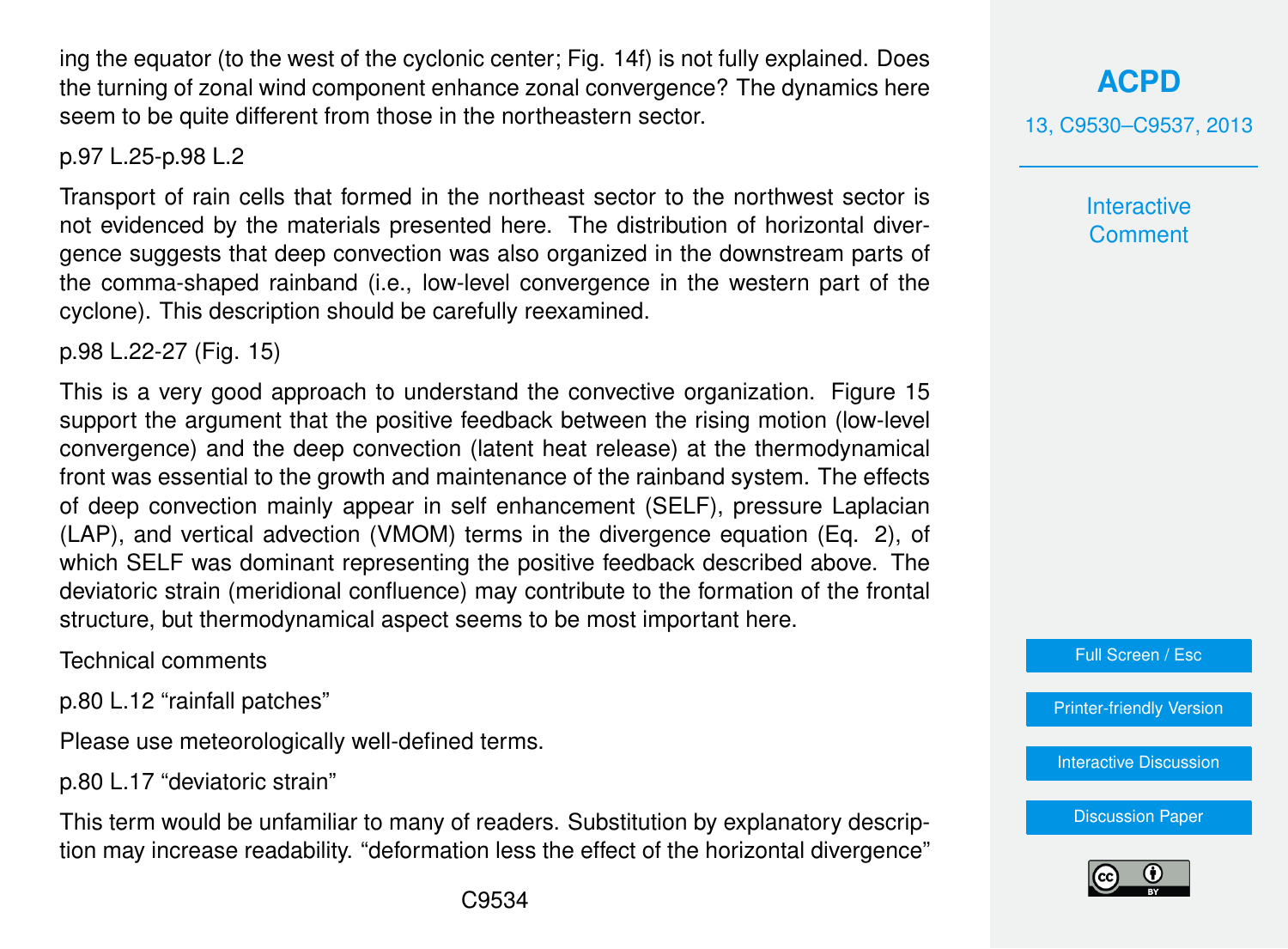(p. 95, L21; Appendix B) is difficult to understand.

p.80 L.26

Fig. 2g is cited before Fig. 1.

p.81 L.1

monsoon –> monsoonal flow?

p.87 L.22-24.

This description is difficult to follow. p. 90 L.22 Figure 10 –> Figure 8l?

p.93 L.5 "cloud cluster can be categorized as the anvils"

"cloud cluster" is a category of convective system, whereas "anvil" is a category of cloud type, and these do not match.

p. 93 L.8 "not unlike"

Please write in a straight manner.

p.94 L.5

Figure 10l –> Figure 8l?

p.96 L.5

It is recommended to state that positive (negative) values in these terms indicate acceleration of divergence (convergence), which at 850 hPa roughly means downward (upward) motion in the free atmosphere.

p.97 L.9-10

and but  $\rightarrow$  but?

p.98 L.28-29

**[ACPD](http://www.atmos-chem-phys-discuss.net)**

13, C9530–C9537, 2013

**Interactive Comment** 

Full Screen / Esc

[Printer-friendly Version](http://www.atmos-chem-phys-discuss.net/13/C9530/2013/acpd-13-C9530-2013-print.pdf)

[Interactive Discussion](http://www.atmos-chem-phys-discuss.net/13/21079/2013/acpd-13-21079-2013-discussion.html)

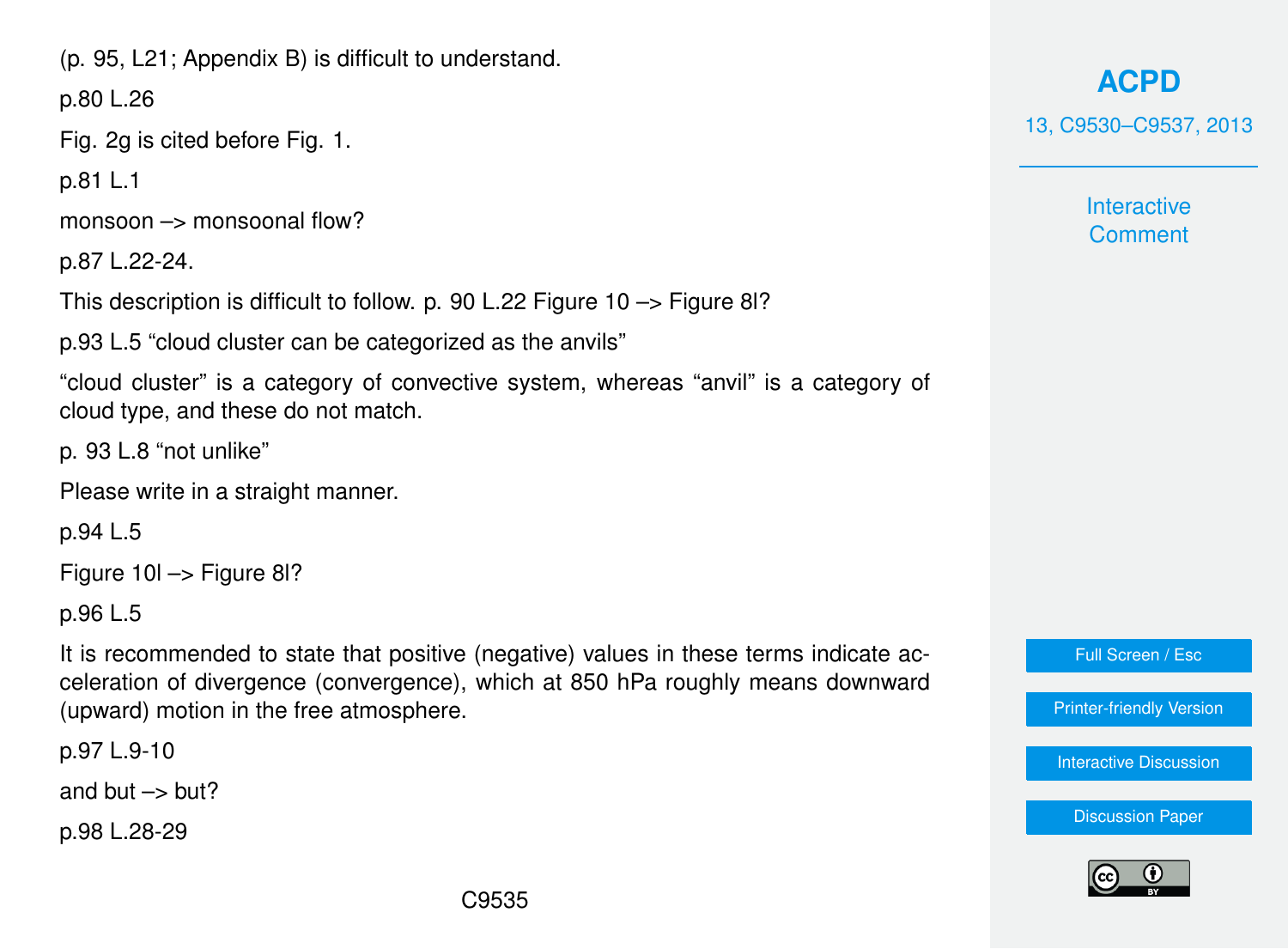This sentence is difficult to understand.

p.99 L.26

southwesterly cyclonic wind –> southeasterly? (inconsistent with the description in abstract)

**Figures** 

Fig. 2

It is recommended to indicate the area of CS Index (described in the caption of Fig1).

Fig. 3

The former (d) in the captions of contour intervals will be (c).

Fig. 5

It is recommended to indicate the area of average in Fig. 4.

Fig. 6 caption

Marine the Borneo vortex  $\rightarrow$  the Marine Borneo vortex?

Fig. 13 caption

(c)-(h) are not properly captioned.

Fig. 15 caption

the confluence line in Fig.  $14e \rightarrow$  the confluence line (zero meridional lines in Fig. 14e)?

Fig. 16

It is recommended to indicate the domain of Fig. 16 in Fig. 14d.

References:

**[ACPD](http://www.atmos-chem-phys-discuss.net)** 13, C9530–C9537, 2013

> **Interactive Comment**

Full Screen / Esc

[Printer-friendly Version](http://www.atmos-chem-phys-discuss.net/13/C9530/2013/acpd-13-C9530-2013-print.pdf)

[Interactive Discussion](http://www.atmos-chem-phys-discuss.net/13/21079/2013/acpd-13-21079-2013-discussion.html)